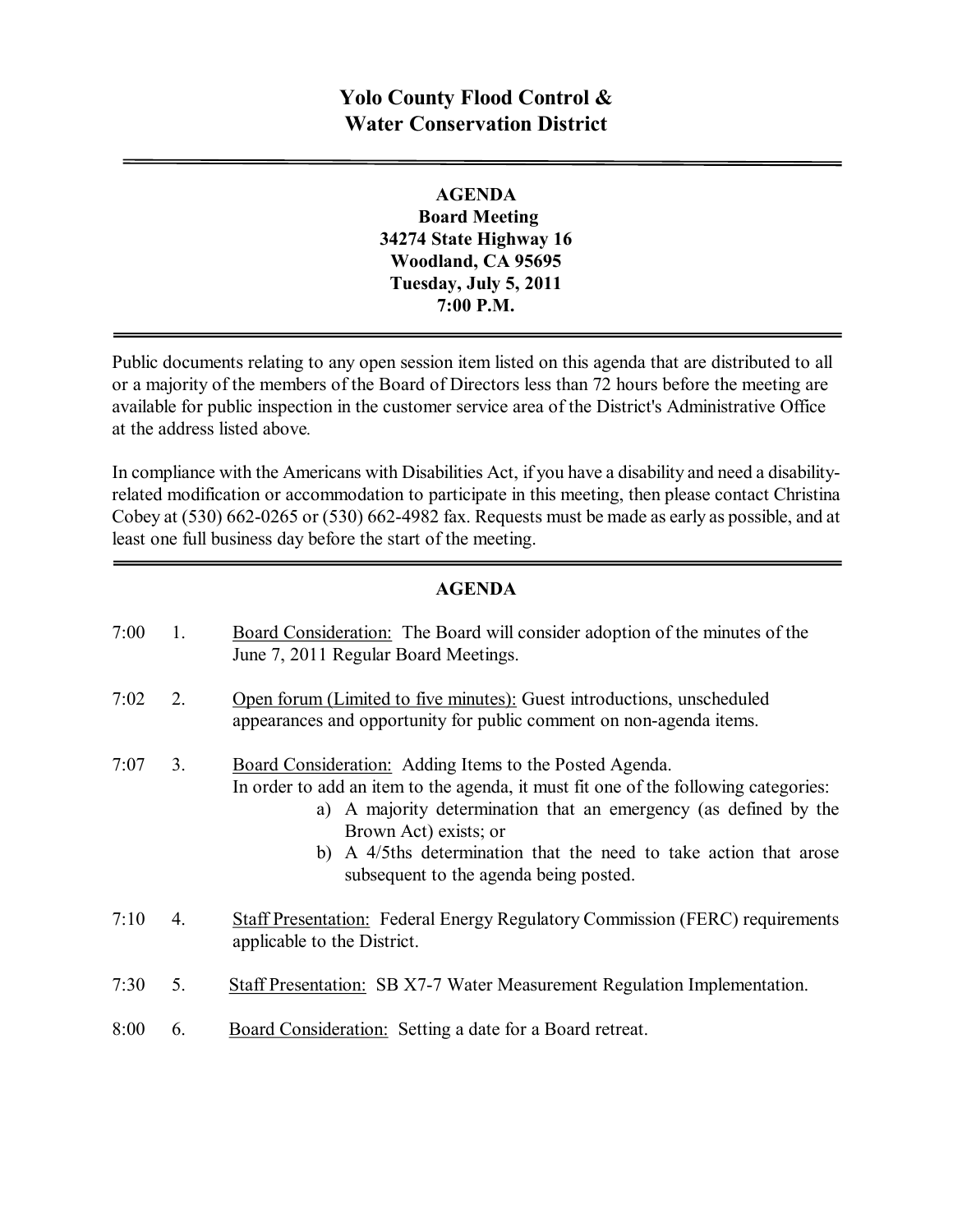- 8:10 7. Directors' Reports: Each member of the Board will have the opportunity to report on meetings and conferences attended during the prior month on behalf of the District.
- 8:15 8. Attorney's Report: The District's attorney will report on the following: a) Current legal and legislative activities.
- 8:20 9. General Manager's Report: The Board will receive a report from the General Manager or designated representatives regarding current general activities and projects of the District.
	- a) General Activities
	- b) Operations, Maintenance and Water Conditions
- 8:25 10. General Discussion: Opportunity for Board members to ask questions for clarification, provide information to staff, request staff to report back on a matter, or direct staff to place a matter on a subsequent agenda.
- 8:30 11. Board Consideration: The Board will consider the approval and the payments of bills.
- 8:35 12. Closed Session:
	- c) Conference with Board under Personnel Issues (General Manager); Government Code Section 57957.
- 8:58 13. Closed Session Report Report action and vote, if any, taken in Closed Session
- 9:00 14. Adjourn

The public may address the Board concerning an agenda item either before or during the Board's consideration of that agenda item. Public comment on items within the Board's jurisdiction is welcome, subject to reasonable time limits for each speaker. Upon request, agenda items may be moved up to accommodate those in attendance wishing to address that item. Times listed for consideration of agenda items are approximate only. The Board may consider any agenda item at any time during the Board meeting.

I declare that the foregoing agenda was posted at the office of the Yolo County Flood Control and Water Conservation District, 34274 State Highway 16, Woodland, CA on July 1, 2011.

By: \_\_\_\_\_\_\_\_\_\_\_\_\_\_\_\_\_\_\_\_\_\_\_\_\_\_\_\_\_\_\_\_\_\_\_\_\_

Christina Cobey, Administrative Assistant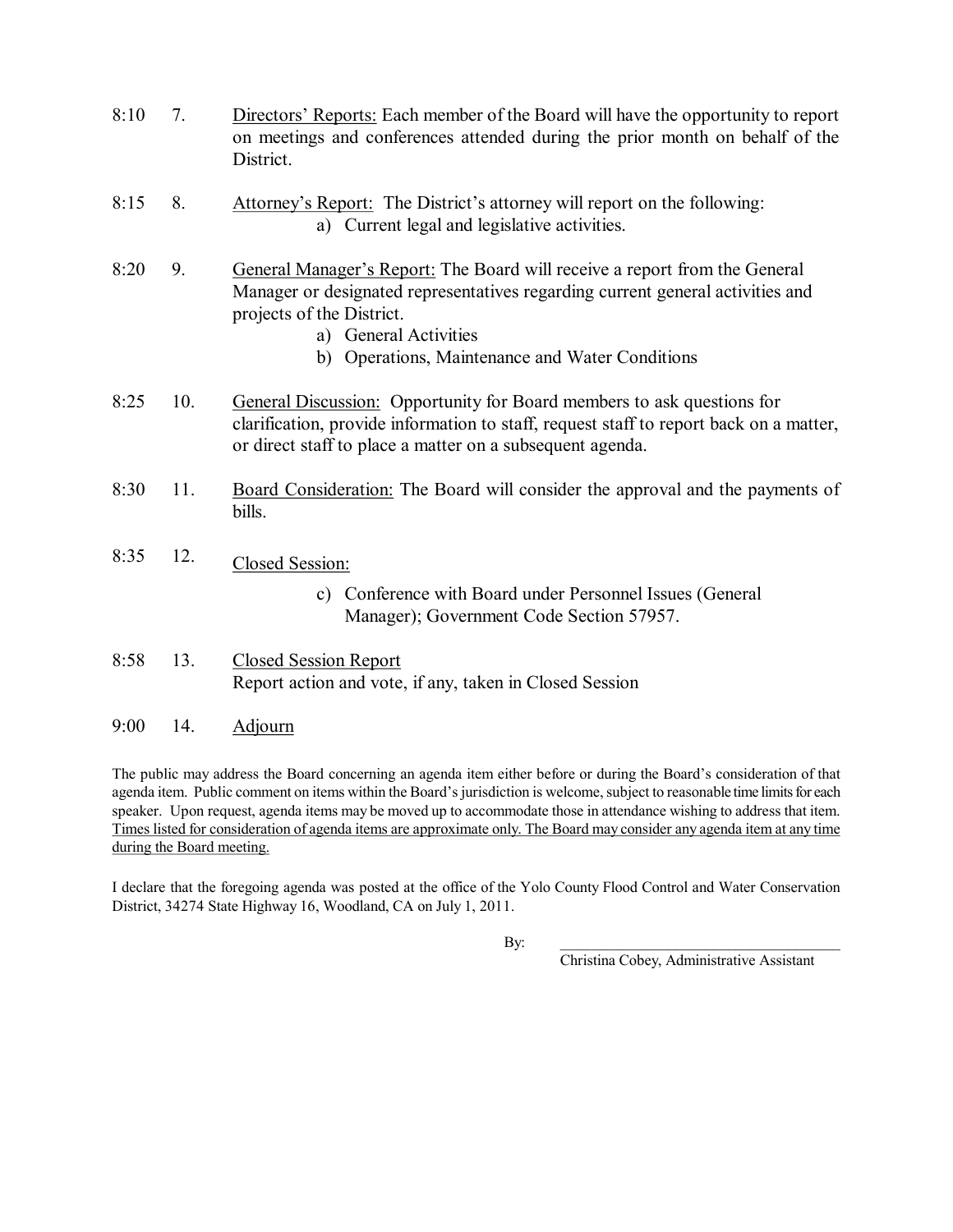

**FLOOD CONTROL & WATER CONSERVATION DISTRICT** 

**BOARD MEETING MINUTES Tuesday, July 5, 2011, 7:00 PM** 

**YCFCWCD Offices 34274 State Highway 16 Woodland, CA 95695**

The regular meeting of the Board of Directors of the Yolo County Flood Control and Water Conservation District was held at 7:00 p.m. on July 5, 2011, at its regular place of business, 34274 State Highway 16, Woodland, California. Chair Rominger convened the meeting. In attendance were:

District Board Bruce Rominger, Chair Jim Mayer, Vice Chair Ann Brice Ron Tadlock Erik Vink

District Staff Tim O'Halloran, General Manager Christy Barton, Assistant General Manager Ryan Bezerra, Legal Counsel

Members of the Public Duane Chamberlain

## **1. BOARD CONSIDERATION: Approval of Minutes**

**M/S/C** approved the minutes of the June 7, 2011 Regular Board Meeting as corrected.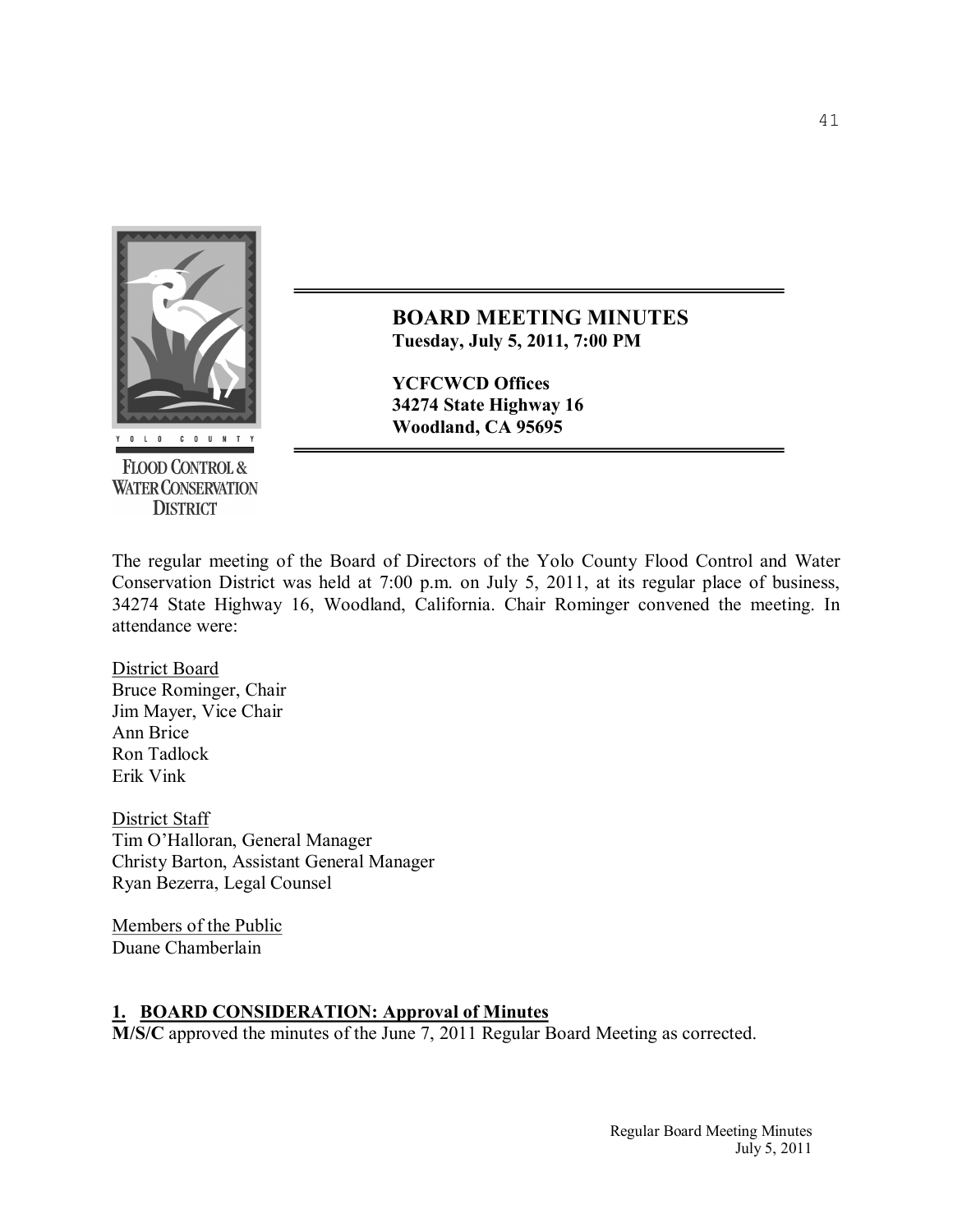## **2. OPEN FORUM**

None

## **3. BOARD CONSIDERATION: Adding Items to the Posted Agenda** None

## **4. STAFF PRESENTATION: Federal Energy Regulatory Commission (FERC) requirements applicable to the District**

General Manager O'Halloran provided the Board with a brief overview regarding the FERC and its safety responsibilities concerning dams with hydro plants.

Assistant General Manager Barton provided a PowerPoint presentation. Barton reviewed the four principal recurring requirements of FERC that apply to the District. Those requirements include annual dam inspections, dam failure emergency action plans, security documentation and programs, and Part 12D Independent Safety Inspections. She expanded on each of the four items and related their importance to the safety of the dams and the public.

## **5. SB X7–7 Water Management Regulation Implementation**

General Manager O'Halloran provided a PowerPoint presentation regarding SB X7–7, the purpose of which is to require accurate measuring of deliveries and volumetric pricing.

O'Halloran reported that for program implementation purposes, existing structures must be accurate within 12%, while newly installed structures must have a 5% accuracy.

O'Halloran noted that the District has 662 delivery points within the system. O'Halloran's PowerPoint included numerous delivery gate examples from the District's system, showing problems with water entry conditions to structures. He pointed out that the presence of moss and aquatic weeds can also impact accuracy of readings.

O'Halloran reported that there are four major components to SB X77 measurement compliance: accuracy certification of 10% of the gates, records retention, documenting device performance, and reporting to the State. The program will be reviewed and undoubtedly modified during the next two years. During that time, the District and the Northern California Water Association (NCWA) will be actively providing input into the review process. NCWA water managers will work together to develop cost data and cost/benefit information.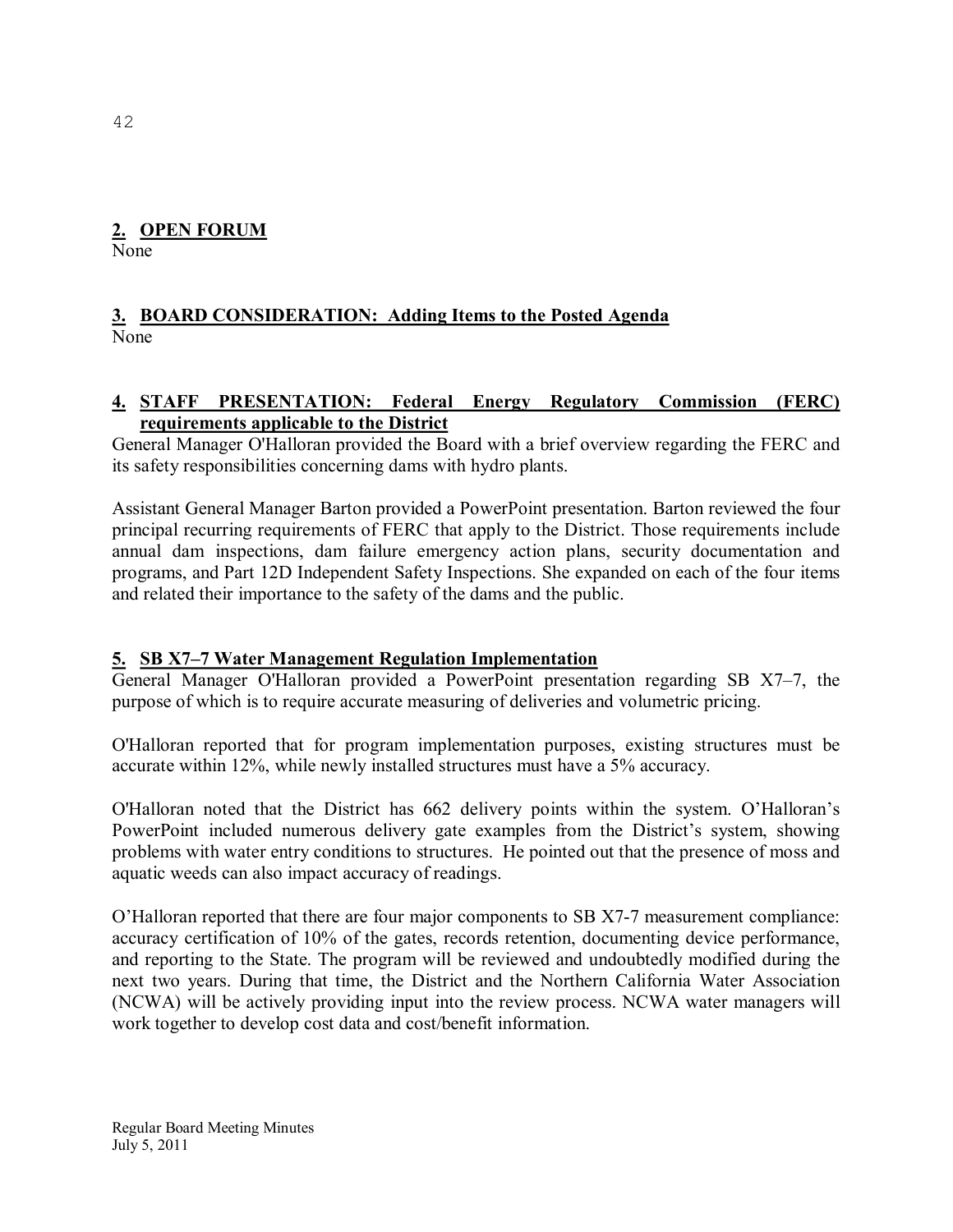## **6. BOARD CONSIDERATION: Setting a date for a Board retreat.**

General manager O'Halloran reviewed past discussions regarding District infrastructure, sustainability, advocacy, budgets and rate structure. These are the topics he would like to review in a retreat with the Board within the next several months.

A retreat was tentatively set for Friday, September 30, 2011. The location is yet to be determined.

## **7. DIRECTORS' REPORTS**

General Manager O'Halloran reported that he and Director Brice had met with an environmental consulting firm (AES) regarding long-term permitting issues.

## **8. ATTORNEY'S REPORT**

Legal Counsel Bezerra reported that an item of interest to the District would relate to the State's adopted budget. All general funds previously provided to the State Water Resources Control Board (SWRCB) and the State Water Quality Control Board (SWQCB) were removed. This means the SWRCB will need to make up the shortfall with additional fees.

## **9. GENERAL MANAGER'S REPORT**

General Manager O'Halloran reported that:

- a. The State Department of Finance had contacted the District regarding performing an audit associated with two of the District grants. Upon discussion with the auditor, it was noted that the District was selected for the audit due to its proximity to Sacramento and funding issues related to State employee's travel.
- b. The District's operations this year had obviously been impacted by the unusual weather with water demand fluctuating up and down dramatically.
- c. The District has started using a new herbicide the season (cascade), which is expected to be more cost effective and may save the District half of what was budgeted.

# **10. GENERAL DISCUSSION**

None